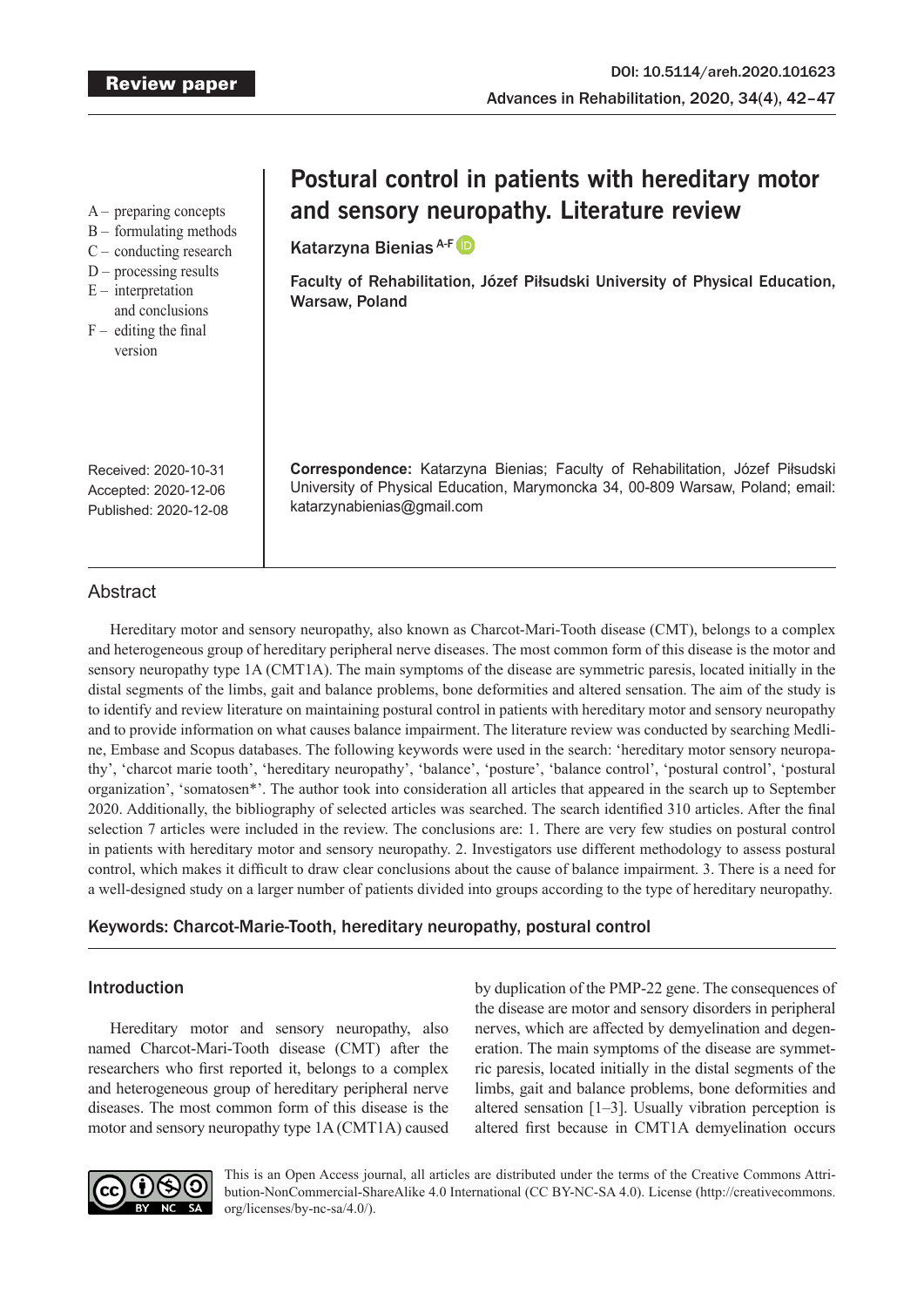primarily in large myelinated fibres (type Ia). A correlation between a decreased ability to perceive vibration and postural instability in different groups of patients (e.g. after a stroke, with diabetic polyneuropathy) has been observed and, consequently, the importance of retaining somatosensory feedback for maintaining a stable posture was stressed [1,4,5]. A similar correlation, although with less prominent consequences, has been established between postural instability and exteroceptive sensation [1]. It has been found that sensory input from proprioceptors and skin receptors is essential for maintaining standing balance. Only as the challenges to posture increase, it is necessary to integrate the information (at the level of the central nervous system) from other organs belonging to the balance system, i.e. from the vestibular and visual systems [6]. A thesis has been formulated that impairment of postural control is mainly the result of the damage to group Ia afferent nerve fibres [7–9]. However, no correlation was found between the increase in body sway and nerve conduction velocity in large-diameter afferent fibers [4,7–9].

The aim of the study is to identify and review literature on maintaining postural control in patients with hereditary motor and sensory neuropathy.

## Materials and methods

#### **Search strategy**

The author reviewed literature on maintaining postural control in patients with hereditary motor and sensory neuropathy. The literature review was conducted by searching MEDLINE, EMBASE and SCOPUS databases. The following keywords were used in the search: 'hereditary motor sensory neuropathy', 'charcot marie tooth', 'hereditary neuropathy', 'balance', 'posture', 'balance control', 'postural control', 'postural organization', 'somatosen\*'

The author took into account all articles that appeared in the search up to September 2020. In addition, the bibliography of selected articles was searched in order to identify publications that met the search criteria but were not identified during the search of electronic databases.

#### **Selection**

In the first selection the author took into account articles that met the following criteria: (1) the study group consisted of adults with a diagnosis of hereditary motor and sensory neuropathy; (2) the main endpoint was a standing balance assessment performed on a stabilometric platform; (3) the study used standard norms for balance measurement or there was a control group with which the study group was compared; (4) the article was in English, German or Polish.

Case reports and case series were not taken into account in the review.

# **Results**

The electronic search identified a total of 310 articles (Medline – 134, Embase – 83, Scopus – 93) (Fig. 1).



**Fig. 1.** Flowchart of search strategy and selection of studies for inclusion in the review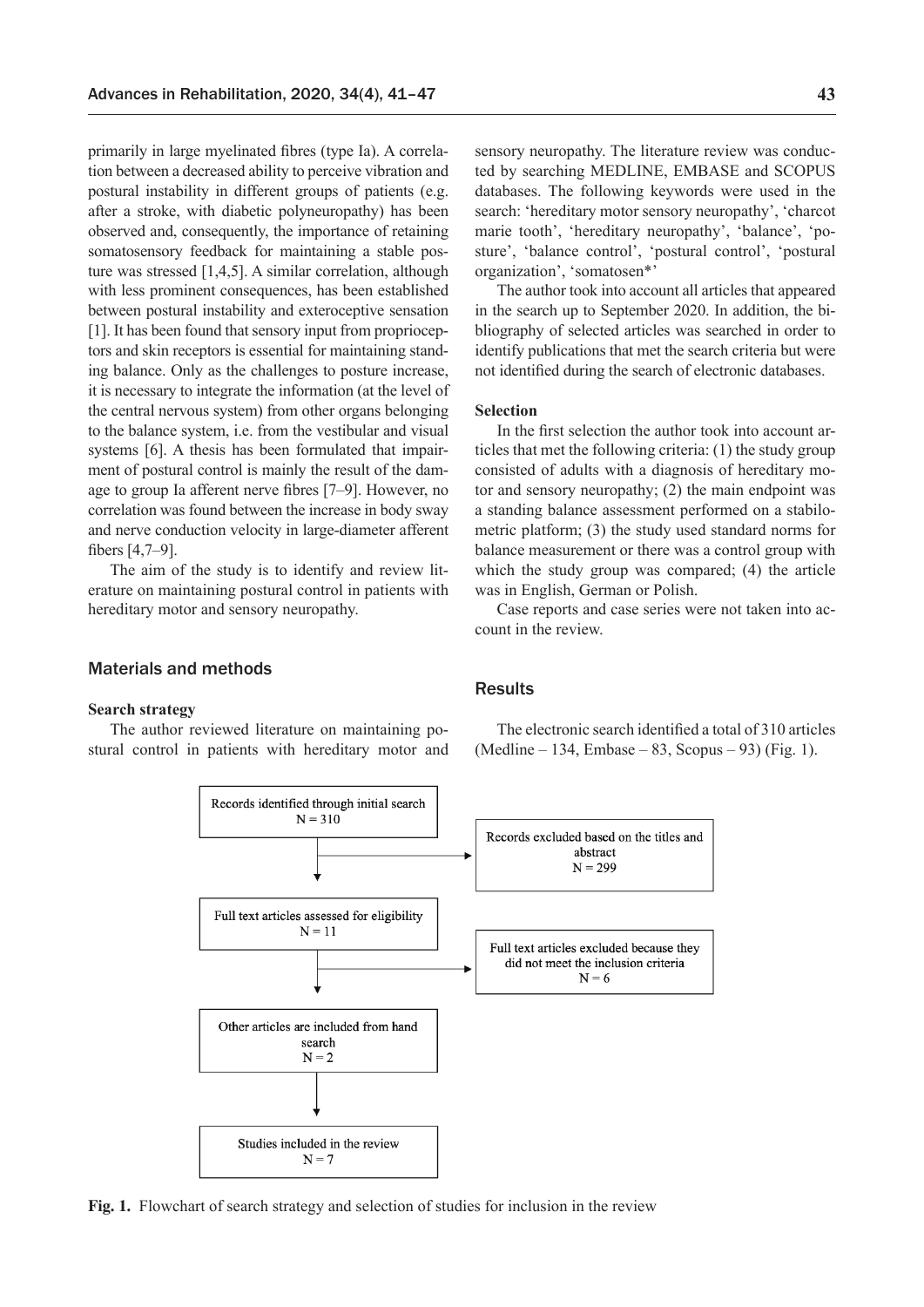| Author                    | Measurement of postural stability                                                                          |                   | Study participants     |                      | Main conclusions                                                                                                                                                                                                                     |
|---------------------------|------------------------------------------------------------------------------------------------------------|-------------------|------------------------|----------------------|--------------------------------------------------------------------------------------------------------------------------------------------------------------------------------------------------------------------------------------|
| Geurts et al. [10]        | with EO, EC and in smudged glasses for<br>Velocity of COP: (1) standing barefoot                           | <b>HMSNI</b>      | <b>HMSN</b><br>$\Box$  | HS                   | decreased effectiveness of postural control as well as increased<br>Compared to the control group, patients with HMSN show                                                                                                           |
|                           | 20 sec; (2) modified Stroop test $3 \times 30$ sec<br>in sitting position                                  | $\infty$          | $\circ$                | $\overline{1}$       | visual control of posture in standing position                                                                                                                                                                                       |
|                           | Sway area: (1) standing with feet together,                                                                | CMT1A             | HS                     |                      | Most CMT1A patients are able to maintain a normal stand-                                                                                                                                                                             |
| Nardone et al. [7]        | EO and EC for 51 sec; (2) standing with<br>51 sec<br>feet 10 cm apart, EO and EC for                       | 15                | 46                     |                      | ing position because their Aß fibres are only slightly altered<br>anatomically or functionally                                                                                                                                       |
|                           |                                                                                                            | CMT1A             | CMT <sub>2</sub>       | HS<br>KQ             | CMT2 and DN patients are unstable when standing. CMT1A                                                                                                                                                                               |
| Nardone et al. [8]        | cm apart,<br>Sway area: standing with feet 10<br>EO and EC for 51 sec                                      | 5                 | $\infty$               | 20<br>$\overline{1}$ | (statistically insignificant) compared to healthy subjects due to<br>patients show only a slight deterioration of postural control<br>the fact that their A <sub>B</sub> fibres are relatively spared                                |
| van der Linden et al. [1] | ng with EO<br>Velocity of COP: (1) standing with EO;<br>$(2)$ standing with EC; $(3)$ standin              | CMT1A             | (distal)<br><b>SMA</b> | HS                   | Compared to healthy subjects, postural stability is seriously<br>weakened in both groups. Postural instability of CMT1A                                                                                                              |
|                           | on uneven surface. Each task lasted 30 sec<br>on uneven surface; (4) standing with EC                      | $\circ$           | $\infty$               | $\Box$               | patients correlates significantly with a weakened vibration<br>sensation.                                                                                                                                                            |
|                           | Sway area: standing with EO and EC.                                                                        | CMT1A             | KO                     | HS                   | Patients with CMT1A show a normal body sway area in                                                                                                                                                                                  |
| Nardone et al. [11]       | Each test lasted 51 sec                                                                                    | $\overline{10}$   | $\overline{2}$         | 38                   | standing position, while in patients with diabetic neuropathy                                                                                                                                                                        |
|                           |                                                                                                            | CMT1A             | HS                     |                      | the sway area is larger compared to both healthy subjects and<br>CMT1A patients.                                                                                                                                                     |
| Tozza et al. $[12]$       | standing<br>with EO and EC, feet 10 cm apart. Each<br>Velocity of COP and sway area:<br>test lasted 51 sec | 21                | $\overline{24}$        |                      | the weakening of the dorsal flexors of the foot in people with<br>weakened postural stability. Instability seems to be related to<br>Compared to healthy subjects, patients with CMT1A show<br>a mild course of CMT1A.               |
|                           |                                                                                                            | CMT <sub>2G</sub> | HS                     |                      | In a mild course of the disease, postural instability of patients                                                                                                                                                                    |
| Costa et al. $[13]$       | with EO and EC, each measurement lasted<br>Velocity of COP: three measurements<br>15 sec.                  | 15                | 15                     |                      | with CMT2G results from weakening of the dorsal and plantar<br>weakened lower leg muscles and impaired proprioception are<br>flexors of the foot. In the more advanced form of the disease,<br>the cause of poorer postural control. |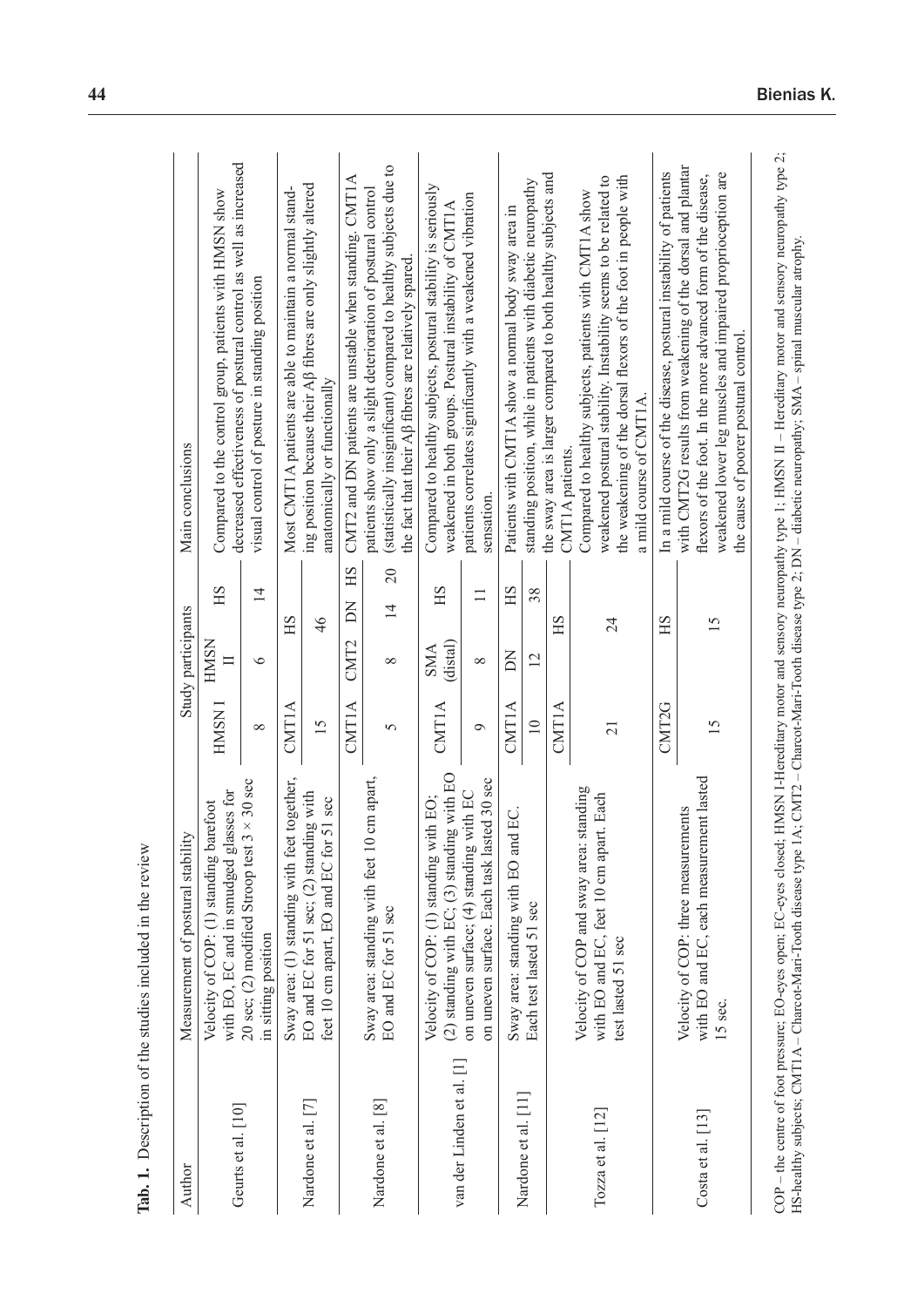Of these, 299 items were excluded from the review. The main reasons for excluding these publications were: (1) the publication did not directly address the topic of the review; (2) the study group did not meet the inclusion criteria; (3) the endpoints did not meet the inclusion criteria.

After the pre-selection (based on the title and abstract) the author identified 11 articles. After reviewing bibliographies of the pre-selected articles, 2 more publications were added to the list. Eventually, after the final selection, 7 studies were included in the review. Table 1 presents a description of the studies included in the review and conclusions of their authors.

## **Discussion**

The aim of this study is to provide information on organization of postural control in patients with Charcot-Mari-Tooth disease and to determine whether patients with hereditary neuropathy suffer from balance impairment and if so, what is the cause of this.

Morphometric tests have shown that in patients with CMT1A demyelination occurs mainly in large-diameter motor and sensory fibres, while thinner myelinated fibres (type II) are relatively spared by the disease [7,9]. Type Ia fibres are sensitive to changes in velocity and are stimulated even by a slight and rapid expansion of the muscle. Their loss may therefore lead to a delay in muscle response when the body has to react to a suddenly disturbed balance, but most likely it should not cause body sways while maintaining a stable standing posture. The question therefore arises as to whether large-diameter afferent fibres are actually indispensable for stabilization of the body when standing, or whether the information conducted along the fibres of a smaller diameter (group II afferent fibres) plays an essential role in optimizing postural control [7].

Research by Nardone et al. has confirmed reports by Dyck et al. that patients with CMT1A are characterized by total functional loss of Aα fibres. Large-dimeter Ia afferent fibres, also known as Aα fibres, are primarily responsible for the innervation of primary endings of muscle spindles and Golgi tendon organs, which are part of the proprioceptive system [14,15]. The study by Nardone et al. found that despite the dysfunction of these fibres, postural control in patients with CMT1A was only slightly weaker in comparison to healthy subjects [7–9,16]. After dividing patients into groups according to the severity of the disease, it turned out that the balance is significantly weaker in patients with more advanced disease. The authors therefore proposed that the functional loss of Ia fibres is not in itself detrimental to the control of standing balance. Consequently, good control of standing balance in most CMT1A patients may result from the fact that type II fibres are spared by the disease, thus providing sufficient proprioceptive information to maintain a standing position [7,8,16]. Smaller diameter type II afferent fibres, also known as Aβ fibres, are responsible for the innervation of skin receptors (e.g. Merkel discs, Pacinian corpuscles). Aβ fibres innervate also muscle spindles and Ruffini and Pacinian joint receptors, which means that group II fibres are responsible for both types of sensation: proprioceptive and exteroceptive [14,15]. Type II afferent fibres are characterized by slow reaction to static tensile stress. These fibres are better suited for detecting small repositions and may therefore play a significant role in maintaining a standing position [7]. This is in line with the study by Perry et al. suggesting that the properties of slowly adapting mechanoreceptors (Merkel discs and Ruffini corpuscles) play a key role in maintaining a standing position [14].

In turn, the increased body sway in patients with more severe form of the disease may be linked to the fact that in these patients both types of fibres (group Ia and II) are affected by the disease [7,14]. Postural control has also been impaired in patients with CMT2, which is an axonal and more severe form of hereditary motor and sensory neuropathy. It is characterized by a severe reduction of filaments and microtubules in myelinated axons, and the damage affects both Aα and Aβ fibres [8,14]. On the basis of the results of these studies, it seems safe to propose that damage to the largest motor and sensory fibres, especially α-motoneurons and group Ia fibres, is not in itself detrimental to the control of standing balance. Only damage to a wider spectrum of sensory fibres, including afferent fibres of both larger and smaller diameter (group Ia and II), leads to a significant impairment of postural control [9]. This claim is supported also by the results provided by the studies in patients with diabetic polyneuropathy, whose balance is significantly weaker compared to healthy subjects [5,8,9]. Morphometric studies have shown that, in contrast to CMT1A patients, where demyelination concerns mainly large fibres, patients with diabetic neuropathy show a loss of both large and smaller afferent fibres, with the thin fibres being usually more affected [9]. This is in line with the results of a study by Nardone et al, in which 11 out of 22 patients with diabetic neuropathy and only 3 out of 15 patients with CMT1A had impaired sensation of prickly pain, which is conducted through small diameter fibres [9].

However, a study carried out by van der Linden et al. has produced different results. Despite reports from Nardone et al. on the key role of type II fibres in maintaining a stable standing posture, previous studies indicated that there is indeed a significant relationship between perception of vibration and postural instability in different patient groups [4]. Therefore, van der Linden et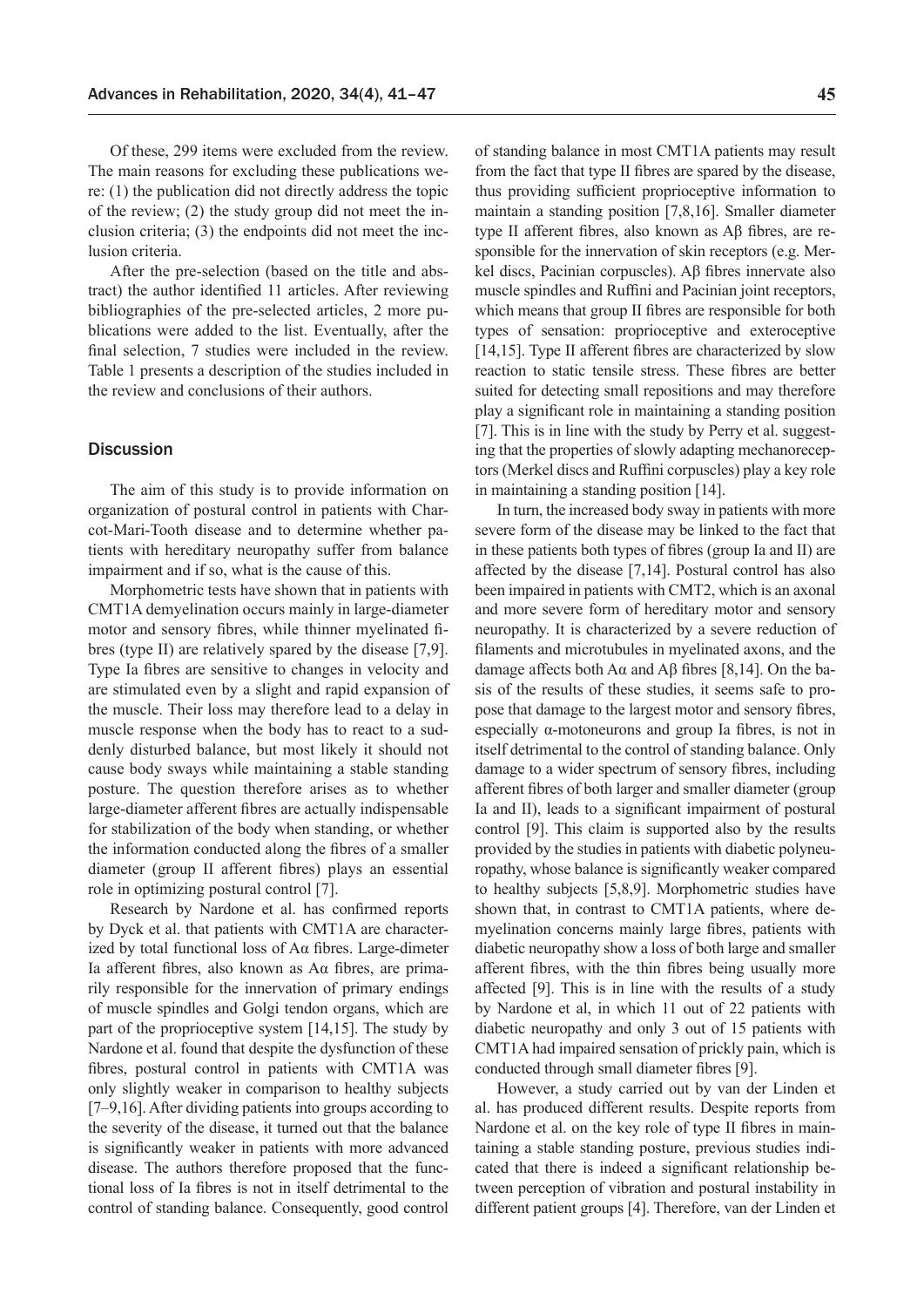al. decided that the impact of somatosensory disorders on postural control remains controversial. Apart from assessing the effect of Ia afferent fiber loss, the authors studied also a relationship between muscle weakness and balance impairment in patients with CMT1A. The results showed that in people with hereditary motor and sensory neuropathy postural control was significantly weakened in comparison to healthy people. Moreover, postural instability was significantly correlated with a weakened perception of vibration. In the discussion the authors referred to the study by Nardone at al., suggesting that differences may result from the fact that different methodology were used to perform posturography in the two studies [1]. Both Nardone et al. and van der Linden et al. used static posturography, but different parameters were used to evaluate postural control. In their measurements Van der Linden et al. used the coordinates of the centre of foot pressure (COP), from which the root mean square (RMS) amplitude of the velocity of the centre pressure (VCOP) and the sway mean amplitude in the anteriorposterior (AP) and medial-lateral (ML) direction were calculated. Based on previous studies evaluating various parameters of stabilometric measurements, the root mean square amplitude of the velocity of the centre pressure was selected as the basic parameter of body position, as it is particularly sensitive to high-frequency fluctuations in the centre of pressure  $(>0.4$  Hz) [1]. And it is the loss of vibration that induces body sways in the high-frequency band [1,17]. Nardone et al., on the other hand, assessed the body sway area in CMT patients, which is a parameter that poorly reflects body sways in the high-frequency band [10]. Actually, studies have shown that the root mean square amplitude of the velocity of the centre pressure is indeed a reliable and validated measurement used in the assessment of standing postural control [10]. This has also been confirmed in a study by Tozza et al., where the body sway area in CMT patients did not differ from the control group, while the measurement of the velocity of the centre pressure showed significant differences between the study group and the control group [12]. Furthermore, the results of the study carried out by van der Linden et al. are in line with the study by Geurts et al., who also used the root mean square amplitude of the velocity of the centre pressure as the basic parameter for evaluation of postural control in patients with hereditary motor and sensory neuropathy. The results showed that patients with CMT present decreased effectiveness of postural control [10].

However, interpretation of this study should be approached with caution, as the study group included patients with hereditary motor and sensory neuropathy type I and type II, and the results were not divided according to the type of disease, but analysed together. Another aspect which has been taken into account in the assessment of postural control is the influence of muscle weakness on postural instability in people with CMT, which primarily concerns the lower leg muscles. In the study by van der Linden et al. no connection was found between reduced muscle strength and weakened posture control, and it is in line with the previous reports on how surprisingly little strength is needed to maintain a stable standing posture, and highlighting that this activity requires precise control by the nervous system [1,4,7,8]. However, the next two studies included in this review bring different conclusions. In the study by Tozz et al. it was noticed that CMT1A patients, even with a mild course of the disease, were characterized by weakened postural control resulting from weakened ankle dorsi-flexion muscles. There was no correlation, however, between balance impairments and weakened perception of vibration and weakened exteroceptive sensation [12]. Costa et al. evaluated patients with CMT2G. It was found that when the disease is mild, the main cause of postural control impairment is weakening of the dorsal and plantar flexor muscles of the foot. And in patients with a more advanced form of the disease impaired balance is the result of both weakened lower leg muscles and the loss of proprioception [13]. Lencioni et al. give an interesting view on the organization of postural control in patients with hereditary motor and sensory neuropathy [18,19]. It was not included in the review, however, because in their study the authors assessed the sit-to-stand movement and not the quiet standing on the stabilometric platform. They found that during the static phase (after obtaining stability following the transition to a standing position) thinner type II fibres and foot plantar flexors play the main role in maintaining a standing balance. However, the actual phase of achieving stability after getting up involves large type Ia fibres and foot dorsal flexors [18,19].

It appears that when the damage effects a wider range of afferent fibres in the lower limbs (both group Ia and group II), people with hereditary neuropathy show significant instability in standing position, as is the case with CMT2 and CMT2G patients and patients with diabetic polyneuropathy.

However, in view of the reports by van der Linden et al., it is still controversial whether patients with a dysfunction of large Ia afferent fibres, whose group II fibres are spared by the disease, show postural instability when maintaining a standing position. The authors stress here the functional influence of somatosensory disorders associated with the loss of large myelinated fibres on postural control even in patients with a mild form of the disease [1].

## **Conclusions**

Despite a small number of studies on the subject, it can be observed that authors used different methods